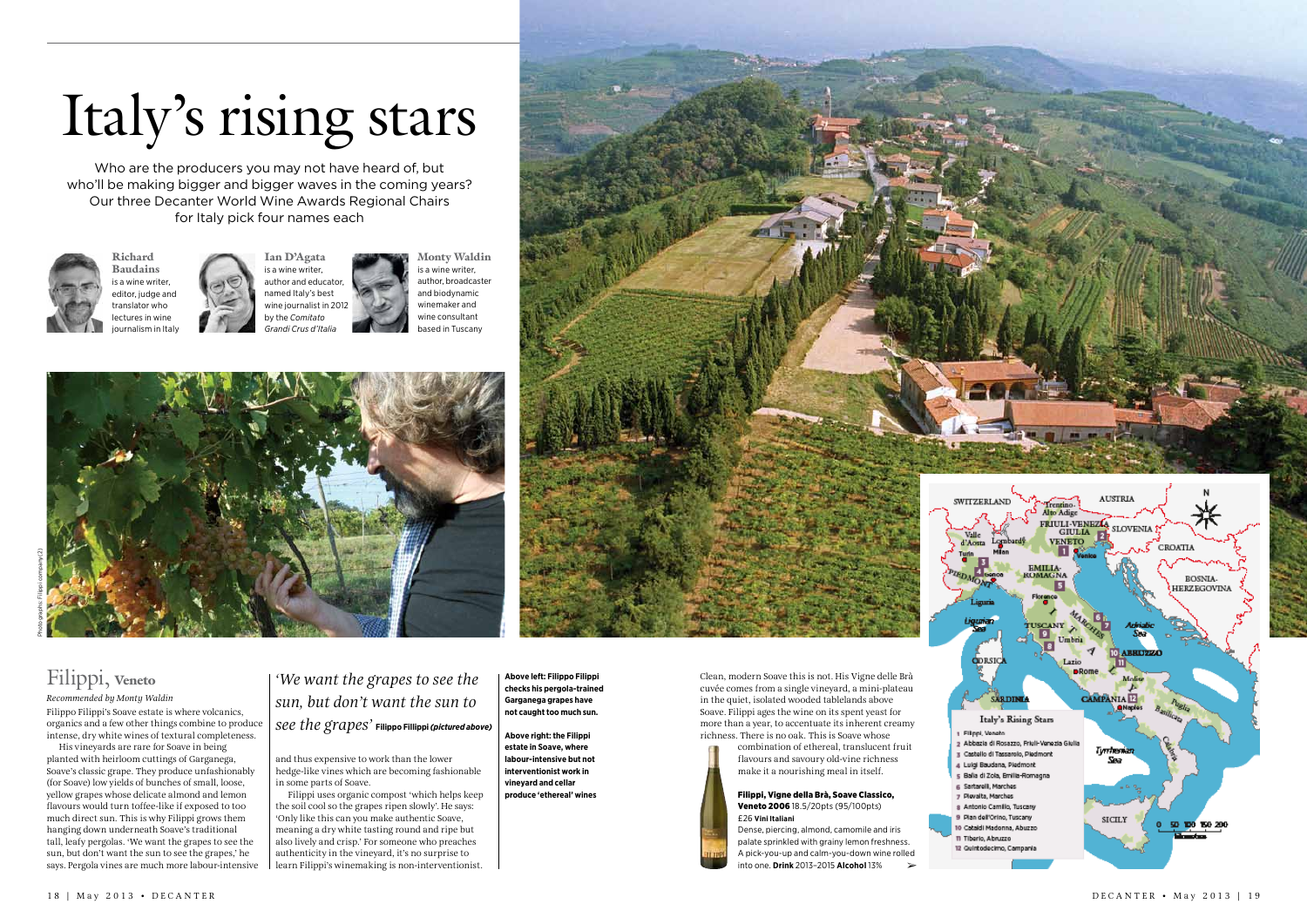Spinola. Although her family has owned Castello di Tassarolo estate since the 13th century, Spinola is anything but a blind follower of tradition – she's quite the revolutionary. In fact, she's become Gavi's most anti-modernist grower. From 2006 she ditched modern vineyard sprays in favour of certified organic methods and hand-stirred biodynamic teas (the first in Gavi). She is replacing vineyard tractors with horses. And in the winery she is even stripping Gavi down to its bare bones with a range of preservative-free wines. These come in both still and sparkling form and are labelled 'NS', meaning they contain no added sulphite preservatives. Gavi is well suited to this style because its grape, Cortese, is almost as naturally tangy as the lemon juice you'd

sprinkle over a freshly prepared fruit to help it retain its freshness. Castello di Tassarolo's Gavi NS is everything that personality-free modern Gavi is not.

## Castello di Tassarolo, Spinola Gavi NS 2011 18 (93)

£8.99 **Vinceremos**

Soft apple-crumble flavours, tangy and broad not spritzy and lean, with an enveloping savouriness. **Drink** 2014 **Alc** 12.5%

# Abbazia di Rosazzo,

## Friuli-Venezia Giulia *Recommended by Richard Baudains*

The Abbey of Rosazzo was founded in 1070 and wine has been made in its cellars since the 13th century. The terraced vineyards below its walls have survived invasions, plagues, earthquakes and wars to hand down to today unique biotypes of ancient local grapes Pignolo, Ribolla Gialla and Picolit.

The abbey is the property of the Church, which gave up direct management of winemaking in the 1970s, putting the vineyards and cellars out to lease. Past incumbents have included the Zamò family and the well-known local winemaker Walter Filiputti, but in recent years a series of vicissitudes had led to a decline. In 2009 the lease was taken over by one of the region's historic producers, Livio Felluga. For the 98-year-old and still very active Felluga it's a return to his roots. It was at Rosazzo, in the shadow of the abbey, that Felluga, back in the 1950s, planted the first vineyards of what is today the region's largest privately owned wine estate.

The investment and expertise placed at the service of Friuli's oldest vines, in one of the greatest places to grow wine in the whole region,



## Castello di Tassarolo, Piedmont

## *Recommended by Monty Waldin*

Gavi is a spritzily crisp white wine that punches way above its weight. Gavi is a small region but has the good fortune to be located near where France's Côte d'Azur morphs into Italy's Ligurian coast. Think sun, sand and expensive fish restaurants tailor-made for slender, neutral white wines. Perhaps because Gavi sales are so healthy, the wine itself has become predictable and formulaic. But change is afoot in the form of Massimiliana

*'Massimiliana Spinola is quite the revolutionary. In fact, she's become Gavi's most anti-modernist grower'*

is already showing results. Felluga has abandoned monovarietals and concentrates all the best fruit into a single, outstanding estate wine made from a cuvée of the abbey's most representative white varieties. The 2011 vintage will come out under the new DOCG Rosazzo denomination.

## Abbazia di Rosazzo, Colli Orientali 2010 18.5 (95)

#### POA **Liberty Wines**  Fresh, intense nose of ripe apples,

peaches, camomile, jasmine, sage and orange peel. Concentrated palate: fresh and solid with a salty vein of mouthwatering tanginess. Long, lightly oaky finish. **Drink** 2013–2018 **Alc** 13%



**Above: Livio Felluga (centre) with his children – the next generation to take over the running of the Abbazia di Rosazzo vineyards their father planted in the 1950s**

**Above: Massimiliana Spinola of Castello di Tassarolo with her horse Titouan, who has replaced tractors in the biodynamic vineyards**

➢

# Luigi Baudana, Piedmont

*Recommended by Richard Baudains*  With its two hectares of old vines and a maximum production (in a good year) of 10,000 bottles, Luigi Baudana is one of the smallest wine estates in the Langhe. Its austerely tannic Barolos, typical of Serralunga, have a faithful local following but until now have been rarely seen outside the region.

However, whole new perspectives for the label have been opened up by the acquisition of the estate by one of Piedmont's most universally respected producers, the Vajra family from Barolo. For Aldo Vajra the opportunity is a dream come true: 'Serralunga is where, many years ago, I was taught how to prune by one of the old-timers in the village. I've never forgotten the finesse of his Barolo and I always longed to go back and make wine in Serralunga and rediscover those aromas.'

Vajra has maintained the original name of the



## Balìa di Zola, Emilia-Romagna

*Recommended by Richard Baudains*  Claudio Fiore comes from a family of winemakers and agronomists. Consultant oenologist Vittorio Fiore was one of the key figures in the Tuscan wine renaissance of the 1980s and 1990s, and both his sons have followed in his footsteps, with the difference that rather than consulting, the Fiore now own and manage their own estates.

The family made its name in Tuscany, but was among the first from outside the region to believe in Sangiovese's potential in Romagna. Having previously consulted there, Vittorio Fiore bought the Castelluccio estate at Modigliana in the late 1990s, and in 2003 the family acquired a property in the same village called Balìa di Zola, that Claudio runs with his agronomist wife Veruska Eluci.

Renovation of the 5ha of vineyard occupied the initial period, but production is now progressing, revealing a terroir of huge personality supported by extremely sensitive winemaking. The style is refined (a comparison with Burgundy is not out of place) with pristine character on the nose and intense, grippy concentration on the palate. The unoaked Balitore is fresh, floral and vibrant, made for immediate drinking. The Redinoce Sangiovese



*'Highly recommended for fans of Sangiovese, and an eyeopener for anyone unfamiliar with the wines of Romagna'*

estate and will continue to produce its two singlevineyard wines from the historic crus of Ceretta and Sorì di Baudana, where an elevation of 350m, a southwest to southeast aspect and the classic white calcareous marl soils create just about perfect conditions for growing Barolo. The takeover went through in January 2009, but collaboration began in 2008, and already in this vintage the hand of Aldo and his oenologist son Giuseppe is evident in the purity and suppleness which make Vajra's wines a joy to drink.

## Luigi Baudana, Ceretta, Barolo 2008 18.5 (95) £32.50 **Fine & Rare**

Fresh and young aroma of sour black cherry at the front and classic liquorice, tar and violets at the back. A touch of sweet oak on the palate, smooth ripe tannins and a long finish with a lovely savoury-sweet contrast. Burgundian style. **Drink** 2014–2025 **Alc** 14.5%

**Below: the historic Ceretta cru of the Luigi Baudana estate in Barolo, now owned and run by the Vajra family, one of Piedmont's most famous producers**

Riserva comes from a calcareous marl plot at 250m above sea level from old vines with yields of 1kg of fruit per plant. Like all the Balìa wines it ferments with indigenous yeasts. They're both highly recommended for fans of Sangiovese, and an eye-opener for anyone unfamiliar with the wines of Romagna.



## Balìa di Zola, Redinoce Sangiovese Riserva 2009 19 (96)

#### N/A UK **www.baliadizola.com**

Intense, complex and refined earthy and berry fruit noses. Round, fresh palate that becomes long, concentrated and grippy, with fine, tight tannins, ending on pepper, anise and bay. **Drink** 2014–2020 **Alc** 13.5%

**Above left: husband-andwife team Claudio Fiore (oenologist) and Veruska Eluci (agronomist) of Balìa di Zola**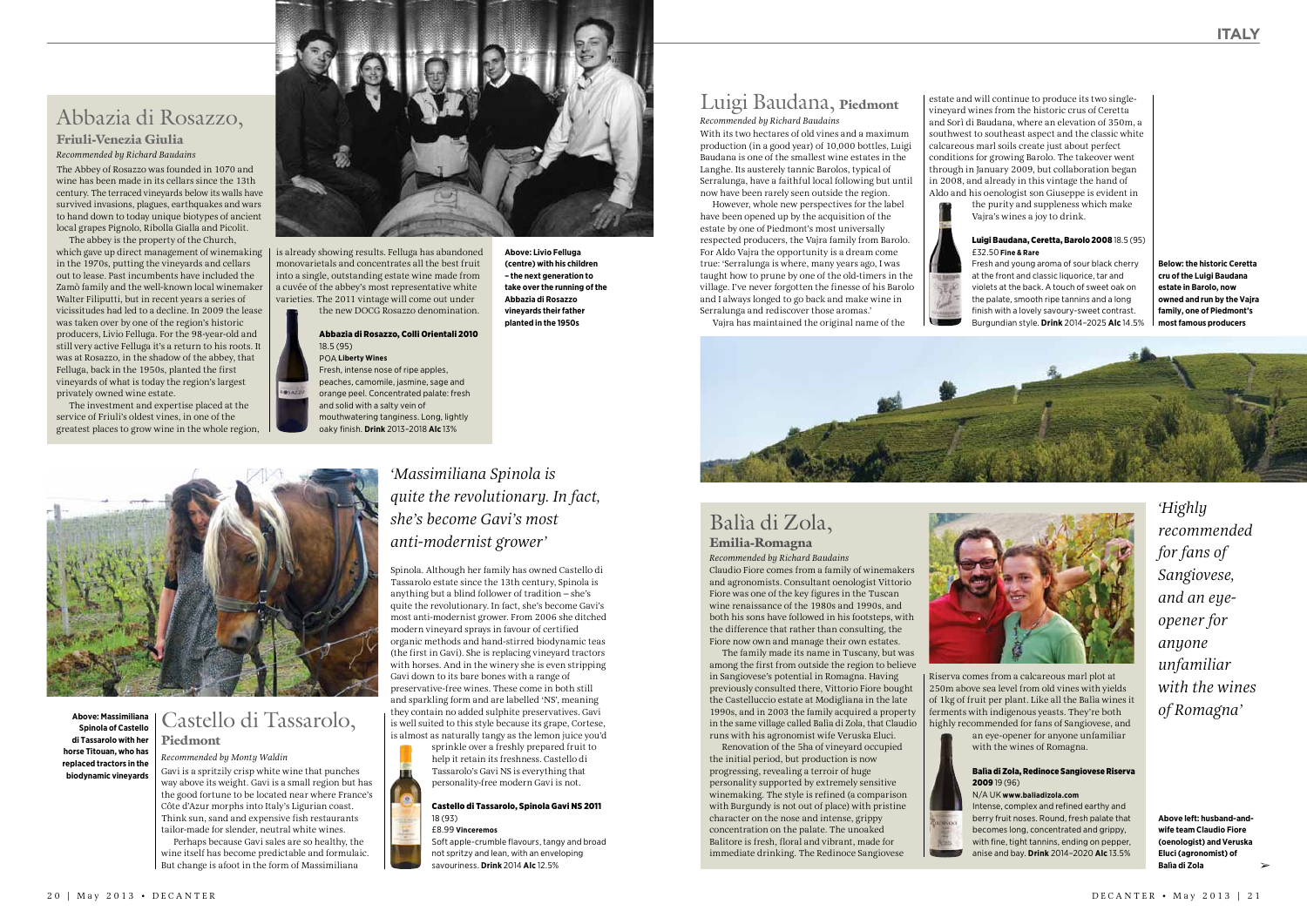*Recommended by Richard Baudains*  Antonio Camillo's official job title at the Poggio Argentiera winery is director of production, but he and owner Gianpaolo Paglia are really partners in a shared vision. Over the past decade the two have developed the projects that have taken Poggio Argentiera to the cutting-edge in the Maremma.

As a natural extension of the relationship, in 2008 Antonio began to produce wines under his own label, scouting out old vines in the hills away from the coast, cultivating the plots organically and vinifying the grapes with a minimal-intervention approach at Poggio Argentiera. He first targeted Ciliegiolo, a variety native to southern Tuscany which is frequently used to give body and fruit to the Sangiovese-based Morellino di Scansano, but which is rarely seen as a monovarietal.

The entry-level Principio, fermented and aged briefly in stainless-steel vats, expresses the fresh cherry and plum aromas of the grape, with a typical note of violets in the background. On the palate it is round and fleshy, but it also has a freshness that makes it irresistibly drinkable. The single-vineyard selection Vallerana Alta comes from half a hectare of low-yielding, 50-year-old vines and in the cellar it gets the full-on red wine treatment: fermentation in conical wooden vats, long maceration, and ageing in five- and 10-hectolitre barrels. The resulting 2,000 bottles sell out almost instantly. Get your name down now for the new 2011 vintage, due out later this spring.



#### Antonio Camillo, Vallerana Alta Ciliegiolo, Maremma 2010 18.5 (95) POA **Les Caves de Pyrène**

## Sartarelli, Marches

*Recommended by Ian D'Agata*  You know where an estate's heart lies when you realise that it only grows, and makes wine from, a single grape variety. There is no equivalent in Italy to Sartarelli, where the estate's motto might as well be 'Verdicchio or Bust'. I've written before (in *The Ecco Guide to Italy's Best* 



**Above: Donatella Sartarelli and husband Fabrizio Chiacchiarini are Verdicchio to the core at their Marches estate**

*Wines*) that Sartarelli's Balciana Verdicchio is one of Italy's three greatest whites and nothing since has made me think otherwise. True, husband and wife team Fabrizio Chiacchiarini and Donatella Sartarelli have tinkered with the wine lately, seeking less richness and residual sugar (Balciana, a true late-harvest white made only in the best years, until recently had more in common with a big Alsace white than anything Italian: witness the gorgeous 2006 and 2007 versions); still, the wine is deeper and richer than most Italian whites made today.

## Antonio Camillo, Tuscany *'The 2,000*

Meanwhile, the middle-level Verdicchio, Tralivio, is better than ever, and no longer Balciana's far inferior little brother. Lately, the Sartarelli family has launched a sparkling Verdicchio that is not unlike a good Prosecco in its charming upfront fruit and floral aromas and flavours. It doesn't surprise that Ferrari-loving Fabrizio's wines move forward at dizzying speeds.

> Sartarelli, Tralivio Verdicchio dei Castelli di Jesi Classico Superiore 2011 17.5 (91) £11–£14 **AG Wines, Astrum Wine, Vini Italiani** Fresh aromas of peony, iris and buttercups mingle with notes of golden delicious apple and fresh thyme; then light and lively with harmonious acids and sneaky concentration to its white stone-fruit and floral flavours. **Drink** 2013–2015 **Alc** 13%

> > The nose starts oaky, then opens with an array of violets and Mediterranean herbs underlaid by sour-cherry fruit. The palate is firm and deep, with fine salty tannins, and a very long, silky finish with a dry, plummy character. Still a little austere. Drinking now but will improve. **Drink** 2013–2018 **Alc** 13% ➢

*'I have written before that Sartarelli's Balciana Verdicchio is one of Italy's three greatest whites and nothing since has made me think otherwise'*







## Pievalta, Marches

*Recommended by Monty Waldin*  One of the often unremarked aspects of Italian wine is just how many growers make both still and sparkling wines. In France and Germany producers tend to specialise in one or the other.

Alessandro Fenino of Pievalta trained as a sparkling-wine producer but now makes mainly still wines from 27ha of Verdicchio grapes. These grow in the historically castleclad *(castelli)* hills around Jesi in the Marche along central Italy's Adriatic coast. Fenino says the key thing about making either fizz or still wine is having 'flavours which taste crisp but ripe, rather than crisp in the sense of unripe or green – you cannot talk of elegance and sourness in the same breath'.

Fenino is getting rave reviews for his range of Verdicchio, still and sparkling, not only from the wine media but from his bosses at the merchant house of Barone Pizzini. It makes mainly sparkling wines from its northern Italian base and installed Fenino to manage its Verdicchio vineyards soon after they bought them in 2002. Fenino adopted biodynamics to temper the extremes of Pievalta's terroir: intense heat, blinding light, dark clouds, prolonged dryness, cool nights and rainy squalls. 'Terroir means weather, not just soil,' says Fenino.

Vines which can happily deal with climate shocks stay stress-free. A stress-free vine is best placed to provide the ripeness of flavour a naturally crisp-tasting grape like Verdicchio needs to be enjoyable. Pievalta's Verdicchio dei

Castelli di Jesi perfectly combines this sense of confident expressiveness and poised restraint.

#### Pievalta, Verdicchio dei Castelli di Jesi Classico Superiore 2011 18.5 (95) £10.25 **Vintage Roots**

Generous waxy acacia and tangerine fruit flavours cut by a well-judged, mouthwatering, sea-salt finish. **Drink** 2013–2016 **Alc** 13%

**Top left: Verdicchio vines under snow at the Pievalta estate in the Marches** 

**Below: one of the Ciliegiolo vineyards Antonio Camillo farms for wines under his own label**



*bottles of Vallerana Alta sell out almost instantly'*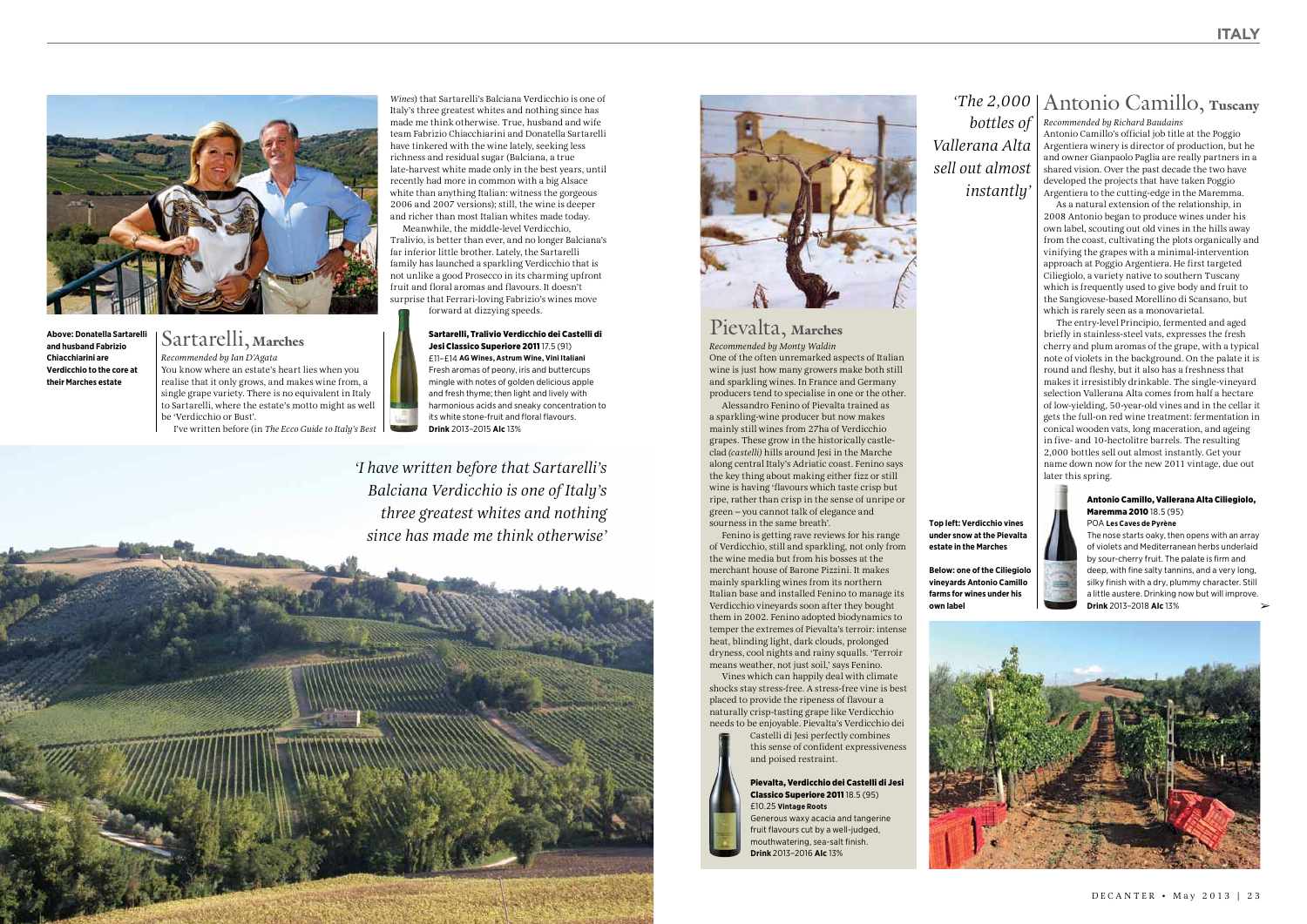# Cataldi Madonna,

## Abruzzo

## *Recommended by Ian D'Agata*

If it were not for Luigi Cataldi Madonna, a philosophy professor, and his winemaker Lorenzo Landi, few would know of the qualitative heights Pecorino can achieve in Abruzzo. In fact, Cataldi Madonna's two Pecorino bottlings rank among Italy's best whites (especially the old-vine bottling: the 2008 and 2010 are marvels); and the rather creamy, fruity Trebbiano d'Abruzzo is also at the top of Italy's quality white wine heap.

Ask Luigi if he doesn't think that the herbal, melon, fig and citrus aromas of his Pecorino wines aren't too reminiscent of Sauvignon Blanc, and he'll guffaw, tongue firmly in cheek: 'Listen, people are getting it all wrong: it's not that Pecorino is similar to Sauvignon, it's Sauvignon Blanc that is Pecorino-esque!' Producers in the Loire and New Zealand will be happy to hear that. Pleasantries aside, the reductive winemaking employed by Cataldi Madonna and Landi has brought out the cleaner, crisper side to Pecorino's aromas and flavours, previously unrecognised.

For those who like big reds, few are better than the smooth, refined Toni Montepulciano d'Abruzzo or the easy-drinking Malandrino. Though there are now many award-winning wines from Abruzzo (sometimes inexplicably, given what's in the glass), the quality of Cataldi Madonna's efforts are light-years ahead of most everyone else in the region.

Cataldi Madonna, Malandrino,



Malandrin

Montepulciano d'Abruzzo 2010 17.5 (91) £21 **Astrum Wine Cellars, Corks of Cotham**

# Pian dell'Orino, Tuscany

*Recommended by Monty Waldin* Jan Erbach is a German making red wine in Tuscany, just like a horny-handed Burgundian might. He studied organics in Germany, was asked to leave his homeland to plant organic vineyards for an Italian client and ended up farming 6ha of his own Sangiovese in Montalcino with his Italian partner Caroline Pobitzer. As Montalcino has a very varied terroir, Erbach felt the only way to make more complex wine was 'to think like a Burgundian, and work several vine plots all in very different spots, rather than having all my vines in just one place'.

> Juicy dark plum, red berry and spicy floral aromas and flavours. You'll never want to put the glass (or bottle) down… your relatives will start whispering. **Drink** 2013–2016 **Alc** 13.5% **Cataldi Madonna** *(below)* ➢



Erbach's approach is rare in Montalcino. It allows him to make red wine from just one variety (Sangiovese) while building textural and flavour complexity into his wine. He says: 'Sangiovese gives broad mouthfeel on clay soil, but becomes more exotic on stonier soil. We get red-fruit aromas from Sangiovese on cooler, wooded spots and black-fruit flavours from lower, warmer spots.' Erbach admits that having to farm each plot differently 'is a challenge. But it stops you thinking you can take natural cycles for granted.' During winemaking he barely crushes his hand-picked Sangiovese grapes, creating 'more an infusion than fermentation'. The gentle crimson hue of his Rosso di Montalcino has a noticeable internal brightness to it. As this is a wine with a diverting story to tell, you should drink the

> bottle one glass at a time every night for a week, to see how the wine evolves.

## Pian dell'Orino, Rosso di Montalcino 2010 19 (96)

£22 **Les Caves de Pyrène** Crisp hawthorn aromas, followed by rounder but still firm red-cherry and raspberry flavours that coat rather than strangle your tongue for a richly digestible mouthful. **Drink** 2013–2017 **Alc** 14%



*'[Farming each plot differently] is a challenge. But it stops you thinking you can take natural cycles for granted'* **Jan Erbach of Pian dell'Orino** *(above)*

> *'It's not that Pecorino is similar to Sauvignon, Blanc that is*  **Luigi Cataldi Madonna of**

*it's Sauvignon Pecorino-esque'*